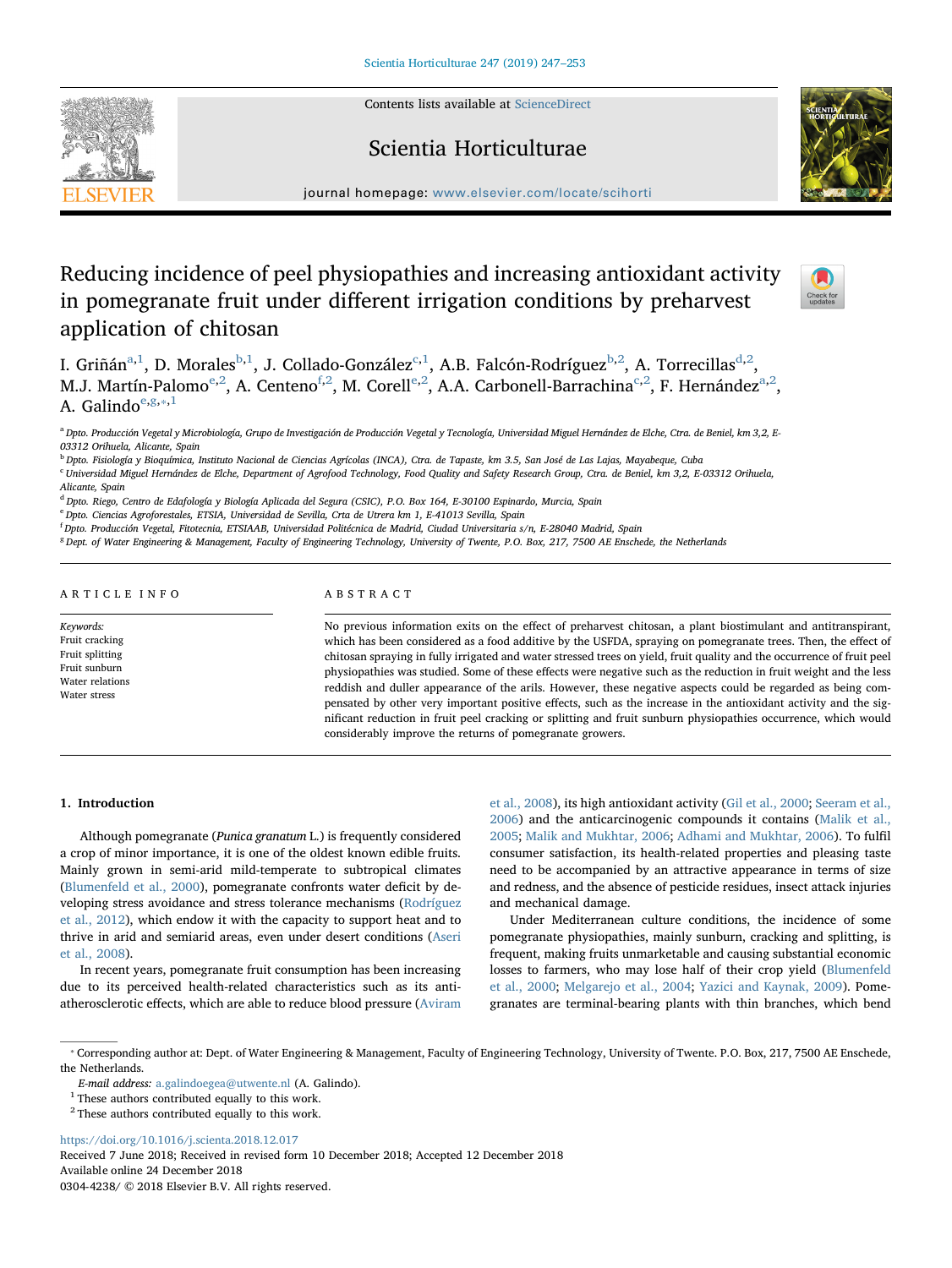under the fruit's weight, and peel sunburn occurs mainly in fruits that previously developed in the shade [\(Melgarejo et al., 2004](#page-5-8)). For their part, fruit cracking and splitting are the result of changes in fruit water relations and fruit skin properties [\(Rodríguez et al., 2018](#page-6-2)). In fact, when previously stressed fruits are rehydrated, an asymmetric increase in turgor pressure takes place. So, aril turgor increases to a much greater extent than peel turgor. This increase in aril pressure puts pressure on the peel and make it susceptible to cracking and/or splitting, especially bearing in mind that, under water stress, the mechanical properties of peel change, peel elasticity tending to decline, so that the peel becomes thicker and stiffer ([Galindo et al., 2014b](#page-5-9); [Rodríguez et al., 2018\)](#page-6-2).

Chitin is a naturalpolysaccharide consisting of a copolymer of Nacetyl-D-glucosamine and D-glucosamine residues, linked by β-1,4 glycosidic bonds [\(Nge et al., 2006](#page-5-10)). It is found in various sources in nature such as the shells of crustaceans, cuticles of insects and the cell wall of fungi and some algae, where it is produced by demineralization and deproteinization [\(Rinaudo, 2006](#page-5-11); [Pichyangkura and Chadchawan,](#page-5-12) [2015;](#page-5-12) [Younes and Rinaudo, 2015\)](#page-6-3).

Chitosan is the deacetylated (water soluble) form of chitin and is the overall name of a group of heteropolysaccharides differing in structure, molecular weight, degree of acetylation and properties such as pKa, solubility, viscosity, etc. ([Falcón-Rodríguez et al., 2012](#page-5-13); [Pichyangkura](#page-5-12) [and Chadchawan, 2015](#page-5-12)). Chitosan is considered a biostimulant because it has broad applications in crop culture for its significant antimicrobial activity ([Palma-Guerrero et al., 2008](#page-5-14); [Badawy and Rabea, 2012;](#page-5-15) [Falcón-](#page-5-13)[Rodríguez et al., 2012\)](#page-5-13), and through (i) promoting the growth of roots, shoots and leaves of various plants ([Chibu and Shibayama, 2001](#page-5-16); [Wanichpongpan et al., 2001](#page-6-4)), (ii) increasing crop yield [\(Katiyar et al.,](#page-5-17) [2014\)](#page-5-17), (iii) conserving water use due to its effective antitranspirant effect [\(Bittelli et al., 2001\)](#page-5-18), (iv) mitigating the effects of water stress ([Yang et al., 2009\)](#page-6-5) and (v) decreasing postharvest table grape cracking (Zoff[oli et al., 2008](#page-6-6); [Shiri et al., 2013](#page-6-7)).

Despite the above mentioned beneficial characteristics, there have been no reports on the effect of chitosan spray on pomegranate yield and fruit quality, or on the interaction of this factor and plant water status. Consequently, the main objective in the current study was to analyse the interaction between preharvest pomegranate fruit chitosan spraying and plant water status on yield and the occurrence of fruit cracking or splitting and fruit sunburn physiopathies. In addition, the effect of both factors and their interaction on fruit quality attributes was studied as a complementary objective.

#### 2. Materials and methods

#### 2.1. Plant material, experimental conditions and treatments

The experiment was carried out in the summer of 2017 in the Tres Caminos Experimental Station near the city of Santomera (Murcia, Spain) (38°6′ N; 1°2′ W). The plot soil was stony (33%, w/w) and shallow, with a clay-loam texture. The plant material consisted of own rooted 7-year old pomegranate trees (P. granatum (L.) cv. Mollar de Elche) in a  $3 \times 5$  m spacing pattern.

Irrigation was performed daily and during the night using a drip irrigation system with one lateral pipe per tree row and four emitters (each delivering 4 L h−<sup>1</sup> ) per plant. Fully irrigated plants (FI) were irrigated above the estimated crop water requirements (115% crop reference evapotranspiration, ETo) while irrigation was withheld from the water stressed plants (WS) from the day of the year (DOY) 221 to DOY 269 (48 days), after which, irrigation was resumed at FI level until harvest (DOY 286, 13 October). In addition, on day of the year, DOY, 221 (10 days after the end of fruit thinning) and on DOY 254, plants from both irrigation treatments were sprayed with a Quitomax<sup>®</sup> solution at 45 g of active ingredient per ha. This active ingredient consists of chitosan polymers of medium molecular weight ( $\geq 100$  kDa), obtained with basic deacetylation from chitin. Plants treated with Quitomax® comprised treatment Q, while treatment NQ consisted of plants that

were not sprayed with chitosan. Pomegranate fruits from each replicate were manually harvested on DOY 286, when commercial maturity (colour and size sufficiently attractive for consumers) was reached and 18 fruits from each replicate were immediately transported under ventilated conditions to the laboratory and stored under controlled conditions (5 °C and 90% relative humidity, RH) for less than a week, until analysis.

The design of this experiment was completely randomized with four replications. Three adjacent eleven tree rows were used per each replication. The inner plants of the central row of each replicate were used for measurements, whereas the other plants served as border plants.

### 2.2. Measurements

# 2.2.1. Weather, plant water status, yield, fruit cracking or splitting and sunburn

Wind speed 2 m above the soil surface, rainfall, solar radiation, air temperature and air relative humidity data were collected from an automatic weather station placed near the experimental plot. Daily values of ETo were calculated using the Penman-Monteith equation ([Allen et al., 1998\)](#page-5-19) and mean daily air vapour pressure deficit (VPDm) was calculated according to [Allen et al. \(1998\).](#page-5-19)

Stem water potential ( $\Psi_{\text{stem}}$ , MPa) was measured at midday (12 h solar time), using a pressure chamber (PMS 600-EXP, PMS Instruments Company, Albany, USA), in two fully expanded leaves from the southfacing side and middle third of the tree of four plants per treatment, which were enclosed in a small black plastic bag and covered with aluminium foil for at least 2 h before the measurements.

In order to estimate the marketable yield (kg tree $^{-1}$ ), the total number of harvested fruits from each replicate were counted, along with the number of fruits rejected because of sunburn, cracking and/or splitting disorder, the mean fruit weight of the marketable fruit yield was determined according to the weight and number of healthy fruits per box in two randomly selected boxes per replicate.

#### 2.2.2. Morphological fruit characteristics, arils and peel colour

A digital calliper was used to measure the equatorial diameter of the fruit (mm), which were then emptied and the arils were weighed with a precision balance in order to calculate the arils percentage content.

Pomegranate peel colour was estimated with a Minolta CR 2000 colorimeter (Osaka, Japan), measuring the colour at four equidistant points of the equatorial region of each individual fruit. Arils in each fruit were spread on a white plate and their colour was assessed in ten different places of the plate, expressing the results in the CIEL\* $a^*b^*$ system. The mean values for lightness  $(L^*)$ , green-red  $(a^*)$ , and blueyellow  $(b^*)$  coordinates for each fruit were calculated. The objective colour was calculated as chromaticity, colour saturation or chroma (C\*  $=$   $(a^{*2} + b^{*2})^{1/2}$  and hue angle or tone ( $H^2$  = arctan ( $b^*/a^*$ )) ([Galindo](#page-5-20) [et al., 2015](#page-5-20)).

#### 2.2.3. Fruit chemical characteristics

Pomegranates were squeezed with a manual squeezer to obtain the juice in order to analyze different chemical parameters. An acid-based potentiometer (877 Titrino plus; Metrohm ion analyses CH9101, Herisau, Switzerland) was used to measure the titratable acidity ([Galindo et al., 2015](#page-5-20)) and a digital refractometer Atago (model N-20; Atago, Bellevue, WA) to measure the total soluble solids (°Brix). The maturity index was calculated as the ratio between both parameters.

Organic acids and sugars (citric acid (CA), succinic acid (SA), glucose (Glu) and fructose (Fru), g  $100 \text{ m L}^{-1}$ ) were quantified according to [Melgarejo-Sánchez et al. \(2015\)](#page-5-21). For this, 20 mL of juice obtained by squeezing the arils was centrifuged at  $15,000 \times g$  for 20 min (Sigma 3–18 K, Osterode & Harz, Germany). Then, 1 mL of supernatant was filtered through a 0.45 μm cellulose nitrate membrane filter and the samples (10 μL) were injected onto a heated (30 °C) Supelcogel TM C-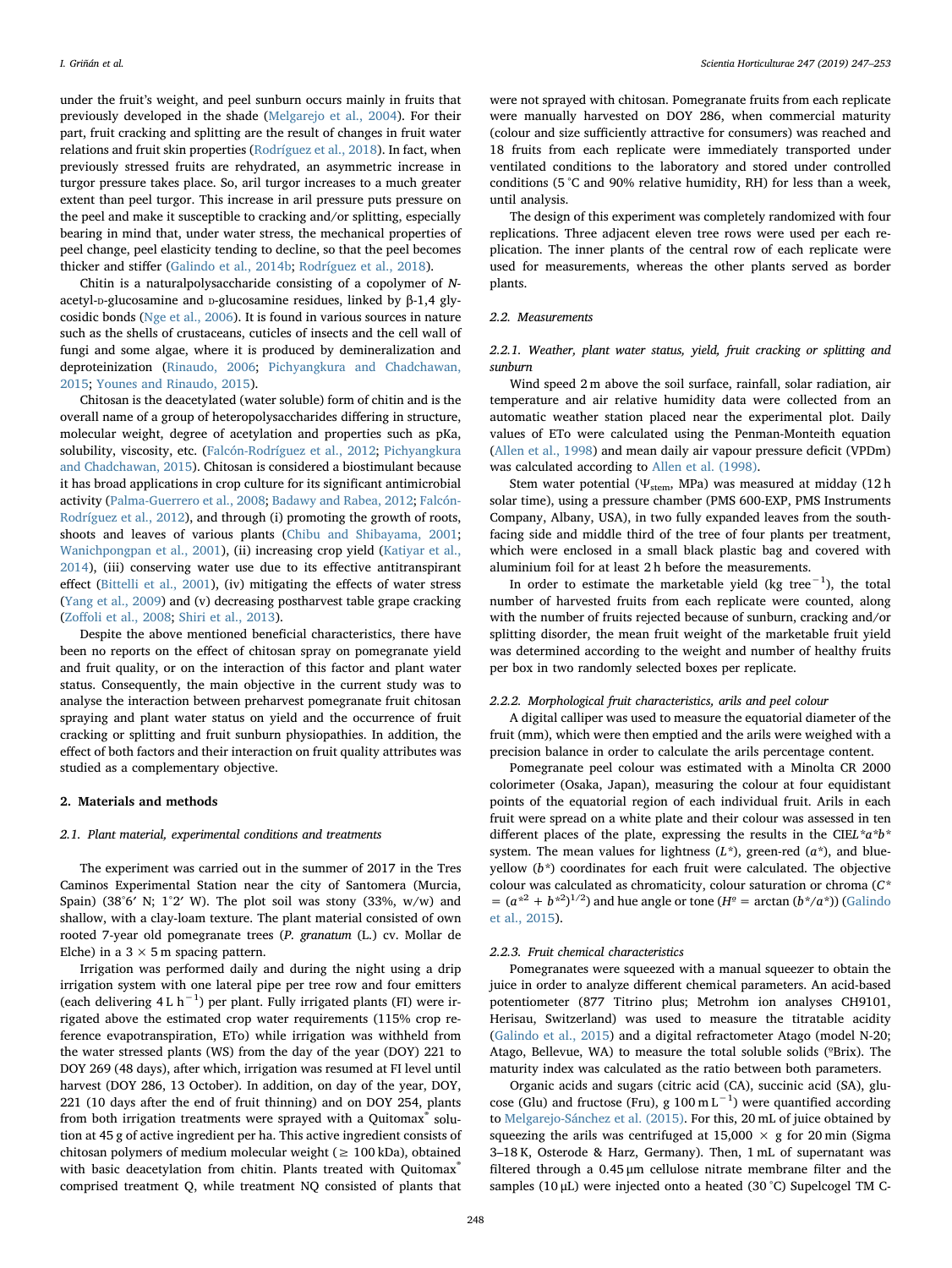610H column (30 cm  $\times$  7.8 mm i.d., Supelco, Bellefonte, PA, USA) protected with a Supelcogel C610H guard column (5 cm  $\times$  4.6 mm, Supelco, Inc.). The HPLC system used was a Hewlett-Packard 1100 series model (Wilmington Del., USA) with autosampler and UV detector, set at 210 nm, coupled to a refractive index detector (HP 1100, G1362 A). The elution system consisted of 0.1% phosphoric acid at a flow rate of 0.5 mL/min. Standard curves of pure organic acids and sugars were used for the quantification. Sugar and organic acid standards were supplied by Supelco analysis (Bellefonte, PA, USA).

The total phenol content (TPC, mg GAE  $100\,\mathrm{g}^{-1}$ ) of pomegranate fruits was estimated using the Foling-Ciocalteu reagent following the recommendations of [Singleton et al. \(1999\).](#page-6-8)

A methanol extract of each sample was prepared in order to analyze the antioxidant activity (AA) by mixing 1 mL juice with 10 mL of MeOH/water (80:20,  $v/v$ ) + 1% HCl, before sonicating at 20 °C for 15 min and leaving for 24 h at 4 °C. Then the extract was sonicated again for 15 min, and centrifuged at 15,000 x g for 10 min. The ABTS<sup>+</sup> [2,2-azinobis-(3-ethylbenzothiazoline- 6-sulfonic acid)] radical cation method was used according to [Re et al. \(1999\)](#page-5-22). Briefly, 10 μL of the supernatant were mixed with 990  $\mu$ L of ABTS<sup>+</sup> and after allowing the reaction to proceed for 10 min, the absorbance was measured at 734 μm. The absorbance was measured by UV–vis Uvikon XS spectrophotometer (Bio-Tek Instruments, Saint Quentin Yvelines, France). The calibration curves, in the range 0.01–5.00 mmol Trolox  $L^{-1}$  were used for the quantification of antioxidant activity (mmol Trolox kg<sup>-1</sup> dw) and showed good linearity ( $r^2 \ge 0.998$ ).

### 2.3. Statistical analysis

The statistical analysis was a two-way ANOVA considering two independent variables or factors (factor A: irrigation and factor B: chitosan application), each one having two different levels (FI and WS for irrigation factor and NQ and Q for chitosan factor) and the software utilized was [SPSS \(2012\)](#page-6-9). Mean values were compared by Tukey's multiple range test at  $p < 0.05$ .  $\Psi_{stem}$  values for each replicate were averaged before the mean and the standard error of each treatment were calculated. AW, SPI and SUI percentage values were arc-sintransformed before statistical analysis because they were not normally distributed.

#### 3. Results

<span id="page-2-0"></span>Throughout the experimental period, VPDm ranged from 0.23 to 2.01 kPa and ETo amounted to 244 mm. Moreover, average daily maximum and minimum air temperatures were 30 and 18 °C, respectively. Total rainfall amounted to 51 mm, which fell mainly on DOY 241

<span id="page-2-1"></span>

Fig. 2. Midday stem water potential ( $\Psi$ <sub>stem</sub>) values for pomegranate trees in FI (closed circles) and WS (open triangles) treatments during the experimental period. Vertical bars on data points are  $\pm$  s.e. of the mean (not shown when smaller than the symbols). Vertical medium-medium line indicates the end of the period for which irrigation was withheld. Arrows indicate daily rainfall events.

(21 mm), 242 (7 mm), 245 (18 mm) and 250 (4 mm) [\(Fig. 1](#page-2-0)).

Similar  $\Psi_{\rm stem}$  values were found in treated (Q) and non-treated (NQ) plants under FI and WS conditions (data not shown). Nevertheless, Ψstem values in FI and WS plants behaved differently, remaining high and almost constant (average -1.02 MPa) in FI plants, and gradually decreasing in WS plants to reach minimum values of −1.60 MPa on DOY 230. These minimum  $\Psi_{stem}$  values in WS plants increased up to reach values similar to those of FI plants on DOY 249, when it rained. After this day, as a result of the water withholding effect,  $\Psi_{\text{stem}}$  values in WS plants decreased once again, reaching minimum values of -2.20 MPa at the end of the water withholding period (DOY 269). When irrigation was restarted in WS plants, their  $\Psi_{\text{stem}}$  value rapidly recovered ([Fig. 2](#page-2-1)).

The total yield was lower in WS than in FI trees because of the smaller size of the WS fruit ([Table 1\)](#page-3-0). In addition, WS fruits showed a higher incidence of fruit cracking and/or splitting than FI fruits, which increased the difference between the marketable yield values of FI and WS [\(Table 1](#page-3-0)). Chitosan did not affect total yield, but induced smaller fruits. However, fruits from chitosan sprayed trees showed a lower incidence of sunburn and cracking and splitting, so that the marketable yield of treated plants was significantly higher than that observed in non-treated plants [\(Table 1](#page-3-0)). As regards the interaction between irrigation and chitosan spraying, it is important to note that the chitosan spraying effect on fruit cracking and/or splitting incidence was only



Fig. 1. Daily crop reference evapotranspiration (ETo, medium-medium line), daily mean air temperature (Tm, solid line), mean daily air vapour pressure deficit (VPDm, thin line) and daily rainfall (vertical bars) during the experimental period.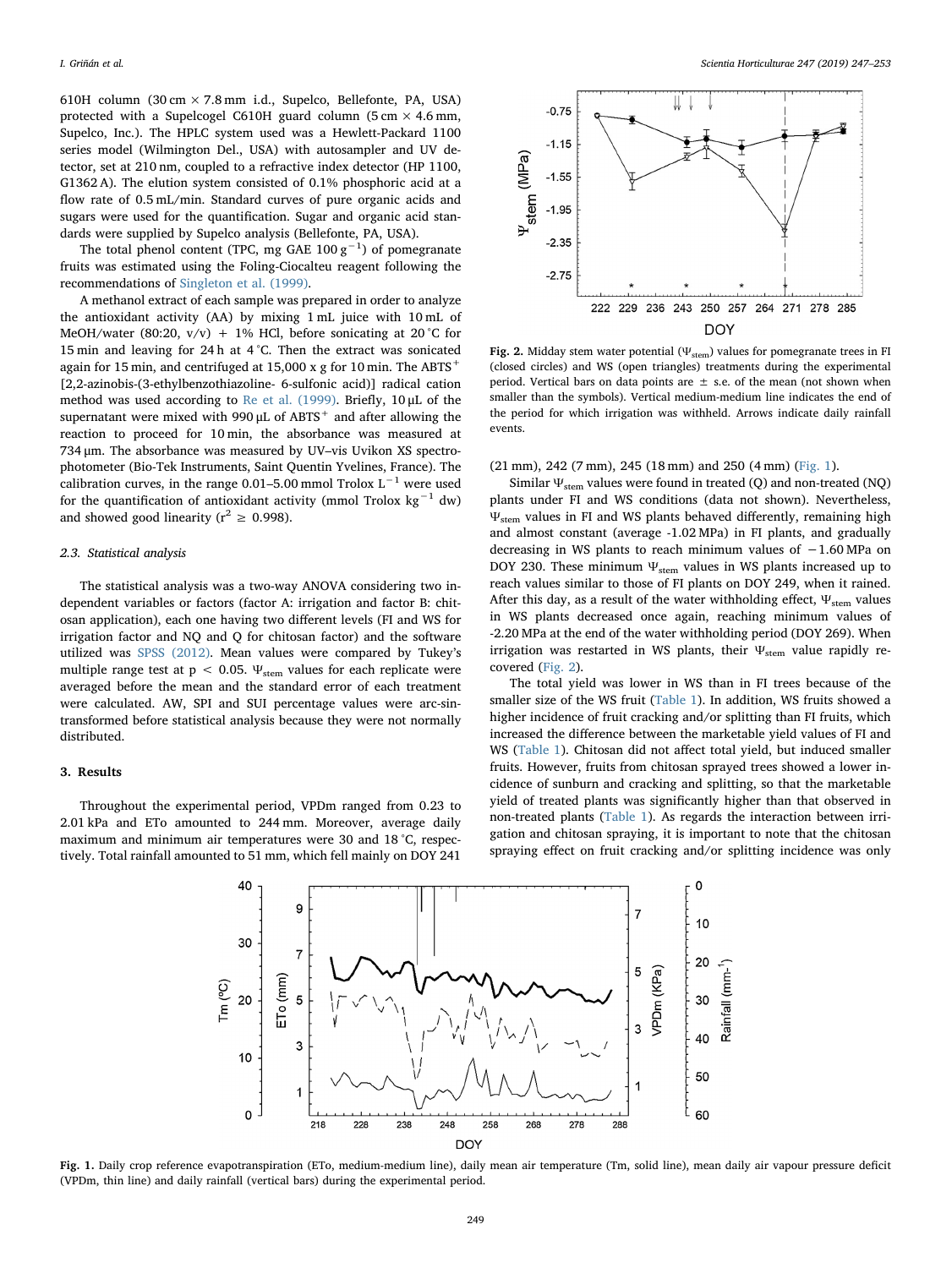#### <span id="page-3-0"></span>Table 1

Effect of irrigation and chitosan treatments on pomegranate total yield (TY, kg tree<sup>−1</sup>), marketable yield (MY, kg tree<sup>−1</sup>), average fruit weight (FW, g), fruit equatorial diameter (ED, mm), arils weight (AW, %), and fruit peel physiopathies incidence (cracking and/or splitting (SPI) and sunburn (SUI), %).  $FI = full$  irrigation,  $NQ =$  fruits non sprayed with chitosan,  $Q =$  chitosan sprayed fruits,  $WS = water$  stress. Means within a column for each simple factor or the interaction that do not have a common letter are significantly different at  $P \le 0.05$  (\*) or  $P \le 0.001$  (\*\*\*). n.s. = not significant.

| Treatment    | TY                          | MY                 | FW       | <b>ED</b> | AW    | <b>SPI</b>        | SUI               |  |
|--------------|-----------------------------|--------------------|----------|-----------|-------|-------------------|-------------------|--|
| <b>ANOVA</b> |                             |                    |          |           |       |                   |                   |  |
| Irrigation   | ***                         | ***                | ***      | ***       | n.s.  | ***               | n.s.              |  |
| Chitosan     | n.s.                        | ***                | ***      | n.s.      | n.s.  | ***               | $\star$           |  |
| Irrigation   |                             |                    |          |           |       |                   |                   |  |
| FI           | 60.26a                      | 49.97a             | 506.52a  | 98.57a    | 52.49 | 3.17 <sub>b</sub> | 14.79             |  |
| WS           | 43.52b                      | 29.20 <sub>b</sub> | 437.38b  | 93.41b    | 51.91 | 15.12a            | 18.45             |  |
| Chitosan     |                             |                    |          |           |       |                   |                   |  |
| NO           | 51.90                       | 35.43b             | 485.67a  | 96.85     | 52.18 | 11.63a            | 21.39a            |  |
| Q            | 51.88                       | 43.74a             | 453.66b  | 94.82     | 52.24 | 6.54b             | 10.25b            |  |
|              | Tukey's multiple range test |                    |          |           |       |                   |                   |  |
| Irrigation x | $\star$                     | ***                | ***      | ***       | n.s.  | ***               | $\Phi$            |  |
| Chitosan     |                             |                    |          |           |       |                   |                   |  |
| FINO         | 58.33a                      | 44.72b             | 512.88a  | 99.09a    | 50.43 | 4.36с             | 18.97a            |  |
| <b>FIQ</b>   | 62.18a                      | 55.22a             | 498.05b  | 97.86a    | 53.89 | 1.98c             | 9.21 <sub>b</sub> |  |
| WSNO         | 45.46b                      | 26.13c             | 458.47ab | 94.62ab   | 53.94 | 18.90a            | 23.82a            |  |
| WSO          | 41.57b                      | 32.27c             | 409.26b  | 91.79b    | 50.58 | 11.09b            | 11.29b            |  |
|              |                             |                    |          |           |       |                   |                   |  |

significant under WS conditions, whereas the effect on fruit sunburn was significant under both FI and WS conditions ([Table 1\)](#page-3-0). In this sense, the effect of chitosan spraying on marketable yield was only significant in FI trees.

The effects of irrigation water withholding and chitosan spraying on pomegranate peel colour were characterized by an increase in C\* values and a decrease in  $b^*$  and  $H^{\circ}$  values, respectively ([Table 2\)](#page-3-1). The interaction between both factors was significant only when peel  $b^*$  and  $C^*$ values were considered. In this sense, the effect of chitosan on  $b^*$  values was significant only in FI fruits, while only peel  $C^*$  values in fruits from the FINQ and WSQ treatments differed significantly, the FINQ values being significantly higher [\(Table 2\)](#page-3-1).

The effect of water withholding and chitosan spraying on pomegranate arils colour differed from that observed for pomegranate peel ([Table 3](#page-3-2)). Irrigation water withholding did not affect aril the colour characteristics, whereas chitosan decreased  $a^*$  and  $C^*$  aril values and increased  $H^{\circ}$  aril values. The interaction between both factors showed

# <span id="page-3-1"></span>Table 2

Effect of irrigation and chitosan treatments on pomegranate peel lightness (CIE  $L^*$ ), red/greenness (CIE  $a^*$ ), yellow/blueness (CIE  $b^*$ ), chroma (C\*) and hue angle ( $H^{\circ}$ ) values. FI = full irrigation, NQ = fruits non sprayed with chitosan,  $Q =$  chitosan sprayed fruits,  $WS =$  water stress. Means within a column for each simple factor or the interaction that do not have a common letter are significantly different at  $P \le 0.05$  (\*) or  $P \le 0.001$  (\*\*\*). n.s. = not significant.

| Treatment                   | $L^*$ | $a^*$ | $h^*$   | $C^*$         | $H^{\varrho}$ |  |  |  |
|-----------------------------|-------|-------|---------|---------------|---------------|--|--|--|
| <b>ANOVA</b>                |       |       |         |               |               |  |  |  |
| Irrigation                  | n.s.  | n.s.  | n.s.    | ***           | n.s.          |  |  |  |
| Chitosan                    | n.s.  | n.s.  | ***     | n.s.          | ***           |  |  |  |
| Irrigation                  |       |       |         |               |               |  |  |  |
| FI                          | 60.36 | 24.37 | 28.96   | 37.51b        | 51.50         |  |  |  |
| WS                          | 59.17 | 23.07 | 28.33   | 38.88a        | 50.53         |  |  |  |
| Chitosan                    |       |       |         |               |               |  |  |  |
| NO                          | 59.42 | 23.18 | 29.31a  | 38.36         | 52.26a        |  |  |  |
| Q                           | 60.23 | 24.44 | 27.75b  | 37.97         | 49.36b        |  |  |  |
| Tukey's multiple range test |       |       |         |               |               |  |  |  |
| Irrigation x Chitosan       | n.s.  | n.s.  | $\star$ | $\mathcal{R}$ | n.s.          |  |  |  |
| <b>FINO</b>                 | 60.33 | 23.48 | 29.94a  | 39.08a        | 52.41         |  |  |  |
| <b>FIQ</b>                  | 60.39 | 25.54 | 27.65b  | 38.62ab       | 48.03         |  |  |  |
| WSNO                        | 58.49 | 22.87 | 28.68ab | 37.65ab       | 52.11         |  |  |  |
| WSO                         | 60.07 | 23.34 | 27.86b  | 37.32b        | 50.68         |  |  |  |

#### <span id="page-3-2"></span>Table 3

Effect of irrigation and chitosan treatments on pomegranate aril lightness (CIE  $L^*$ ), red/greenness (CIE  $a^*$ ). yellow/blueness (CIE  $b^*$ ), chroma (C<sup>\*</sup>) and hue angle ( $H^{\circ}$ ) values. FI = full irrigation, NQ = fruits non sprayed with chitosan,  $Q =$  chitosan sprayed fruits,  $WS =$  water stress. Means within a column for each simple factor or the interaction that do not have a common letter are significantly different at  $P \le 0.05$  (\*) or  $P \le 0.001$  (\*\*\*). n.s. = not significant.

| Treatment                   | $L^*$   | $a^*$   | $h^*$ | $C^*$  | $H^{\varrho}$                     |  |  |  |
|-----------------------------|---------|---------|-------|--------|-----------------------------------|--|--|--|
| <b>ANOVA</b> test           |         |         |       |        |                                   |  |  |  |
| Irrigation                  | n.s.    | n.s.    | n.s.  | n.s.   | n.s.                              |  |  |  |
| Chitosan                    | n.s.    | ***     | n.s.  | ***    | ***                               |  |  |  |
| Irrigation                  |         |         |       |        |                                   |  |  |  |
| FI                          | 34.60   | 17.37   | 8.88  | 19.01  | 27.61                             |  |  |  |
| WS                          | 34.25   | 17.13   | 7.85  | 19.74  | 24.75                             |  |  |  |
| Chitosan                    |         |         |       |        |                                   |  |  |  |
| NQ                          | 33.22   | 18.40a  | 8.29  | 20.33a | 24.35b                            |  |  |  |
| Q                           | 36.02   | 15.71b  | 8.46  | 18.10b | 28.64a                            |  |  |  |
| Tukey's multiple range test |         |         |       |        |                                   |  |  |  |
| Irrigation x Chitosan       | ÷       | $\star$ | n.s.  | n.s.   | $\frac{d\mathbf{r}}{d\mathbf{x}}$ |  |  |  |
| FINO                        | 31.95b  | 19.06a  | 8.54  | 20.98  | 24.03b                            |  |  |  |
| FIQ                         | 38.12a  | 15.12b  | 9.33  | 18.09  | 32.39a                            |  |  |  |
| WSNO                        | 34.48ab | 17.74ab | 8.04  | 19.69  | 24.66b                            |  |  |  |
| <b>WSO</b>                  | 33.93ab | 16.30ab | 7.59  | 18.12  | 24.87b                            |  |  |  |

that the chitosan effect on  $L^*$ ,  $a^*$  and  $H^2$  values was significant only in FI arils. In this sense, FIQ arils showed higher  $L^*$  and  $H^2$  values, and lower a\* values than those in FINQ arils ([Table 3](#page-3-2)).

The effects of irrigation water withholding and chitosan spraying on the chemical characteristics of pomegranate fruit were very scarce ([Table 4\)](#page-4-0). The chitosan effect was significant only on the  $AA-ABTS^+$ values, which increased in treated (Q) fruits. The effect of withholding irrigation water increased total soluble solids and titratable acidity and decreased the succinic acid content. In this respect, the interaction between these two factors was significant not only for total soluble solids, titratable acidity, succinic acid and antioxidant activity levels but also for the citric acid content ([Table 4](#page-4-0)). The decrease in succinic acid through a water withholding effect was significant only when chitosan sprayed fruits were considered (FIQ and WSQ); chitosan induced a decrease in the citric acid content only in WSQ fruits and antioxidant activity increased through a chitosan effect in FIQ fruits ([Table 4](#page-4-0)). Despite irrigation water withholding effect increased fruit titratable acidity, the interaction with chitosan spraying factor induced similar values in FIQ and WSNQ fruits, whereas these values in WSQ fruits were higher than those in FIQ and FINQ fruits. Even though the interaction between irrigation water withholding and chitosan spraying was significant, the chitosan effect was not significant in fruits from both plant water status considered (FI and WS) [\(Table 4\)](#page-4-0).

# 4. Discussion

The high  $\Psi_{stem}$  values in FI plants throughout the experimental period ([Fig. 2](#page-2-1)) suggested that control plants were under non-limiting soil water conditions ([Galindo et al., 2013,](#page-5-23) [2014a\)](#page-5-24). In contrast, at the end of the water withholding period, the low  $\Psi_{\text{stem}}$  values indicated that WS plants were experiencing a relatively strong water stress situation ([Galindo et al., 2013\)](#page-5-23) [\(Fig. 2\)](#page-2-1), even though these minimum  $\Psi_{\text{stem}}$  values were not reached progressively due to the rain that fell during the experimental period. The absence of a chitosan effect on  $\Psi_{\text{stem}}$  values in FI and WS at any time point examined (data not shown), agrees with the results of [Yang et al. \(2009\)](#page-6-5), who concluded that spraying chitosan, at any of the concentrations tested, had no effect on apple predawn leaf water potential changes induced by drought.

As expected, WS fruits were smaller than those in FI plants because of pomegranate fruit growth and fruit ripening are critical phenological periods from the yield point of view since water deficit affects total yield and fruit size [\(Mellisho et al., 2012;](#page-5-25) [Laribi et al., 2013;](#page-5-26) [Galindo](#page-5-27)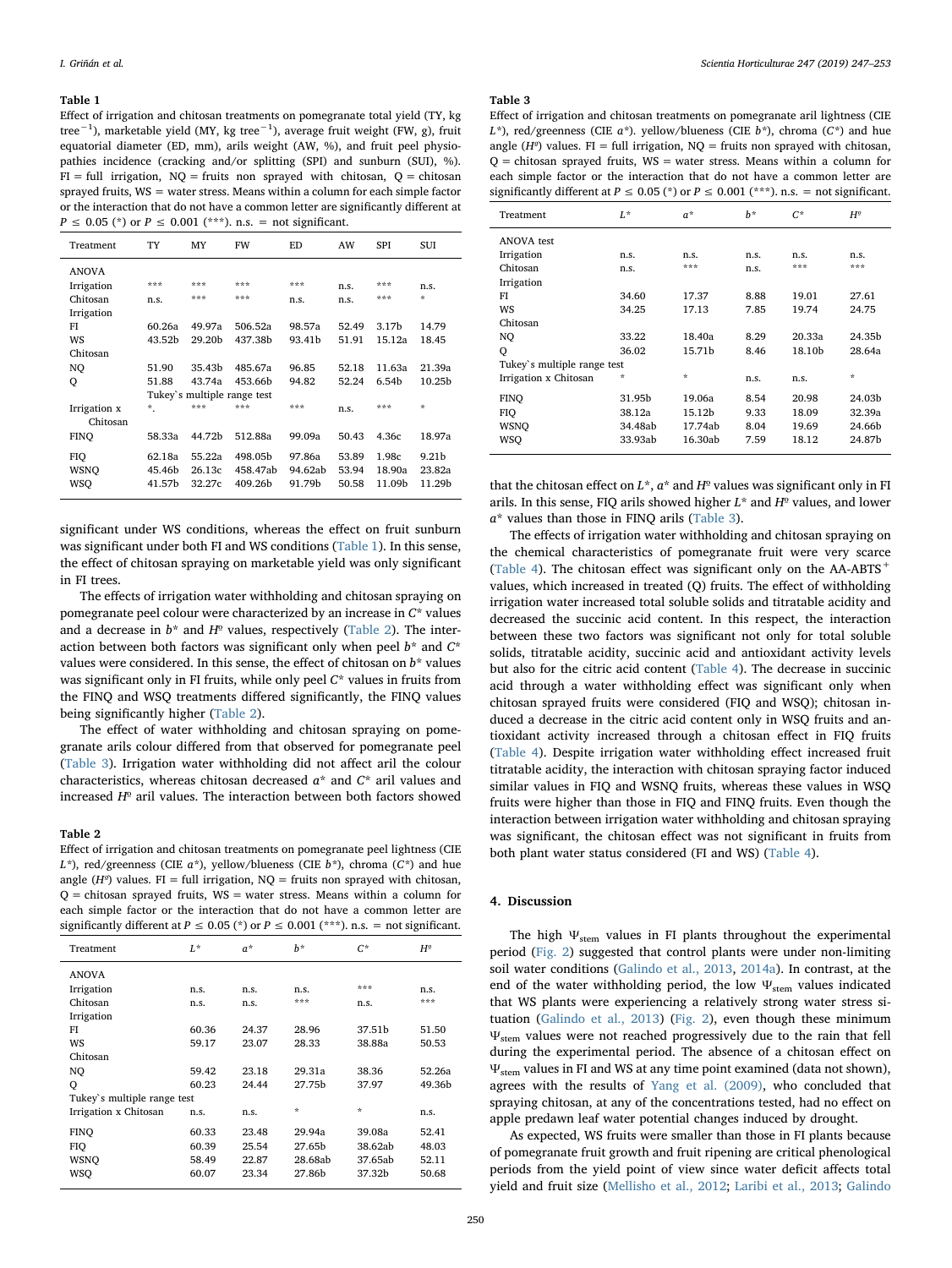#### <span id="page-4-0"></span>Table 4

Effect of irrigation and chitosan treatments on pomegranate fruit total soluble solids (TSS, ºBrix). titratable acidity (TA, g citric acid L−<sup>1</sup> ). maturity index (MI, TSS/ TA), citric acid (CA, g 100 m L<sup>−1</sup>), succinic acid (SA, g 100 m L<sup>−1</sup>), glucose (Glu, g 100 m L<sup>−1</sup>), fructose (Fru, g 100 m L<sup>−1</sup>), total polyphenols content (TPC, mg GAE  $100 \text{ g}^{-1}$ ) and total antioxidant activity measured according to ABTS<sup>+</sup> assay (AA-ABTS<sup>+</sup>, mmol Trolox kg<sup>-1</sup> dw) content. FI = full irrigation, NQ = fruits non sprayed with chitosan,  $Q =$  chitosan sprayed fruits,  $WS =$  water stress. Means within a column for each simple factor or the interaction that do not have a common letter are significantly different at  $P \le 0.05$  (\*),  $P \le 0.01$  (\*\*) or  $P \le 0.001$  (\*\*\*). n.s. = not significant.

| Treatment                   | <b>TSS</b> | TA            | MI    | CA                | SA                | Glu  | Fru  | <b>TPC</b> | $AA-ABTS$ <sup>+</sup> |
|-----------------------------|------------|---------------|-------|-------------------|-------------------|------|------|------------|------------------------|
| ANOVA test                  |            |               |       |                   |                   |      |      |            |                        |
| Irrigation                  | ***        | ***           | n.s.  | n.s.              | ***               | n.s. | n.s. | n.s.       | n.s.                   |
| Chitosan                    | n.s.       | n.s.          | n.s.  | n.s.              | n.s.              | n.s. | n.s. | n.s.       | ***                    |
| Irrigation                  |            |               |       |                   |                   |      |      |            |                        |
| FI                          | 15.64b     | 2.35b         | 66.62 | 0.46              | 0.27a             | 3.20 | 2.52 | 425.90     | 17.84                  |
| WS                          | 17.46a     | 2.63a         | 66.70 | 0.38              | 0.20 <sub>b</sub> | 2.01 | 3.85 | 461.12     | 18.07                  |
| Chitosan                    |            |               |       |                   |                   |      |      |            |                        |
| NQ.                         | 16.66      | 2.48          | 67.37 | 0.45              | 0.24              | 2.04 | 2.50 | 482.74     | 14.44b                 |
| $\mathsf{Q}$                | 16.40      | 2.51          | 65.70 | 0.38              | 0.23              | 3.36 | 4.08 | 391.19     | 22.65a                 |
| Tukey's multiple range test |            |               |       |                   |                   |      |      |            |                        |
| Irrigation x Chitosan       | $* * *$    | $\mathcal{R}$ | n.s.  | $\dot{\pi}$       | $\star\star$      | n.s. | n.s. | n.s.       | $\star$                |
| <b>FINQ</b>                 | 15.52b     | 2.33c         | 66.70 | 0.45a             | 0.25ab            | 1.09 | 1.41 | 433.89     | 13.82b                 |
| FIQ                         | 15.78b     | 2.38bc        | 66.49 | 0.48a             | 0.29a             | 3.24 | 3.98 | 415.25     | 23.74a                 |
| <b>WSNQ</b>                 | 17.80a     | 2.63ab        | 68.04 | 0.46a             | 0.22ab            | 2.99 | 3.60 | 531.60     | 15.05b                 |
| <b>WSQ</b>                  | 17.01a     | 2.64a         | 64.91 | 0.27 <sub>b</sub> | 0.17 <sub>b</sub> | 3.48 | 4.19 | 367.13     | 21.56ab                |

[et al., 2017](#page-5-27)). Moreover, the fact that withholding irrigation water effect was larger on marketable yield than total yield was due to the high fruit cracking and/or splitting incidence in WS treatment fruits, which is directly linked to the fruit water status at the end of fruit growth and ripening phase. When previously water stressed pomegranate fruits are rehydrated, the increase in turgor pressure is higher in the arils than in the fruit peel, leading to fruit incidence of cracking and/or splitting physiopathies ([Galindo et al., 2014b](#page-5-9); [Rodríguez et al., 2018](#page-6-2)).

It is well known that chitosan is an ideal fruit preservative coating due to its film-forming and physical and biochemical properties ([Park](#page-5-28) [et al., 2002](#page-5-28); [Romanazzi et al., 2002](#page-6-10); [Shiri et al., 2013\)](#page-6-7). The plant response to exogenous chitosan application depends not only on its chemical characteristics and the concentration of the chitosan molecules ([Lin et al., 2005;](#page-5-29) [Limpanavech et al., 2008;](#page-5-30) [Kananont et al., 2010](#page-5-31)) but also on the plant material [\(Ohta et al., 2004\)](#page-5-32) and their developmental stage [\(Pornpienpakdee et al., 2010\)](#page-5-33). Whatever the case, the semipermeable layer formed by polysaccharides like chitosan coating modifies the internal atmosphere of the fruit, and due to their hygroscopic properties enable the formation of a water barrier and consequently reduce external water transfer and decrease the rate of respiration, among other effects [\(Zhang and Quantick, 1997;](#page-6-11) [Zhang et al.,](#page-6-12) [2011\)](#page-6-12). For these reasons, the reduction of fruit cracking and/or splitting incidence in WS fruits as a result of chitosan spraying may have been due to an effective antitranspirant effect of the chitosan coating, which led to a more conservative water use in treated fruits (WSQ) than in non-treated fruits (WSNQ) [\(Table 1\)](#page-3-0). Hence, when irrigation was resumed, the increase in aril turgor pressure in WSQ fruits was lower than in WSNQ, so that the pressure of the arils on the peel (which favours cracking and/or splitting) was lower in WSQ fruits than in WSNQ fruits. On the other hand, the fact that sunburn incidence decreased in FIQ and WSQ fruits in relation to that observed in FINQ and WSNQ, respectively ([Table 1\)](#page-3-0), could be attributed to the characteristics of the chitosan film around the fruit, which would act as a physical barrier against overall heat stress, reflecting harmful UV and IR radiation away from plants and, consequently, preserving fruit peel from sunburn.

The effect of water withholding and chitosan spraying on pomegranate peel and arils colour were low [\(Tables 2 and 3](#page-3-1)). In this sense, the first factor did not affect arils colour, but induced an increase in peel brightness, whereas the second factor induced less reddish and duller arils and a less yellowish and more reddish peel. Furthermore, the interaction between chitosan spraying and water withholding treatments led to the peel from FIQ fruits being less yellow than in FINQ, while the peel in FINQ fruits was brighter than that of WSQ fruits ([Table 2](#page-3-1)). This interaction also induced FI arils to be lighter and less red through a chitosan effect [\(Table](#page-3-2) 3). With regard to the effect of the first factor, in a comparison of different withholding irrigation water treatments during fruit growth and late ripening [Galindo et al. \(2017\)](#page-5-27) described a significant effect of water stress on pomegranate peel colour because  $L^*, b^*$ and H° values of the peel tended to decrease with accumulated water stress effect. These different behaviours could be attributed to the fact that the response to water stress of fruit of a specific cultivar depends not only on the water stress level, but also of the phenological phase at which it takes place, its duration and its development rate ([Galindo](#page-5-34) [et al., 2018](#page-5-34); [Rodríguez et al., 2018\)](#page-6-2). As regards the second factor, [Munhuweyi et al. \(2017\)](#page-5-35) observed a significant effect of the pomegranate arils cultivar in response to chitosan treatment during postharvest cold storage, because Wonderful cv. arils colour did not change, whereas Herskawitz cv. arils showed a less red and yellower colour, especially at the beginning of the storage period.

The increase in total soluble solids as a result of irrigation water withholding is in line with the results presented by [Laribi et al. \(2013\)](#page-5-26) and can be attributed to the active hydrolysis of starch to sugars, whereas the increase in titratable acidity could be due to an increase in the conversion of soluble sugars into organic acids ([Munhuweyi et al.,](#page-5-35) [2017\)](#page-5-35). The increases in total soluble solids and titratable acidity in pomegranate fruit can be considered as a positive characteristic from a consumer acceptance point of view ([Martínez-Romero et al., 2013\)](#page-5-36).

The increase in  $AA-ABTS$ <sup>+</sup> values through a chitosan effect agrees with the observations of [Candir et al. \(2018\),](#page-5-37) who showed an increase in antioxidant capacity for pomegranate fruits treated with chitosan during cold storage. Similarly, [Zahran et al. \(2015\)](#page-6-13) described an increase in antioxidant activity for pomegranate arils treated with irradiated chitosan during cold storage. However, the fact that chitosan increased  $AA-ABTS$ <sup>+</sup> values and did not affect TPC levels [\(Table 4](#page-4-0)) is not in line with the results of [Borochov-Neori et al. \(2009\)](#page-5-38), who indicated that phenolic compounds are the main contributors to the antioxidant activity in pomegranate juice. In this respect, to fully understand the antioxidant capacity and bioactivity of pomegranate fruits treated with chitosan, it is important to take into consideration that antioxidant activity of pomegranate arils is due to anthocyanin content, ascorbic acid and phenolic acids, either or in combination, are responsible for antioxidant activity of pomegranate arils [\(Sarkhosh et al.,](#page-6-14) [2009\)](#page-6-14). So, complementary analysis of fatty acids [\(Alcaraz-Mármol](#page-5-39) [et al., 2015\)](#page-5-39), organic acids such as gallagic acid, ellagic acid and gallic acids [\(Kulkarni et al., 2004;](#page-5-40) [Calín-Sánchez et al., 2013](#page-5-41)), punicalin and punicalagin [\(Kulkarni et al., 2004](#page-5-40)) should be conducted.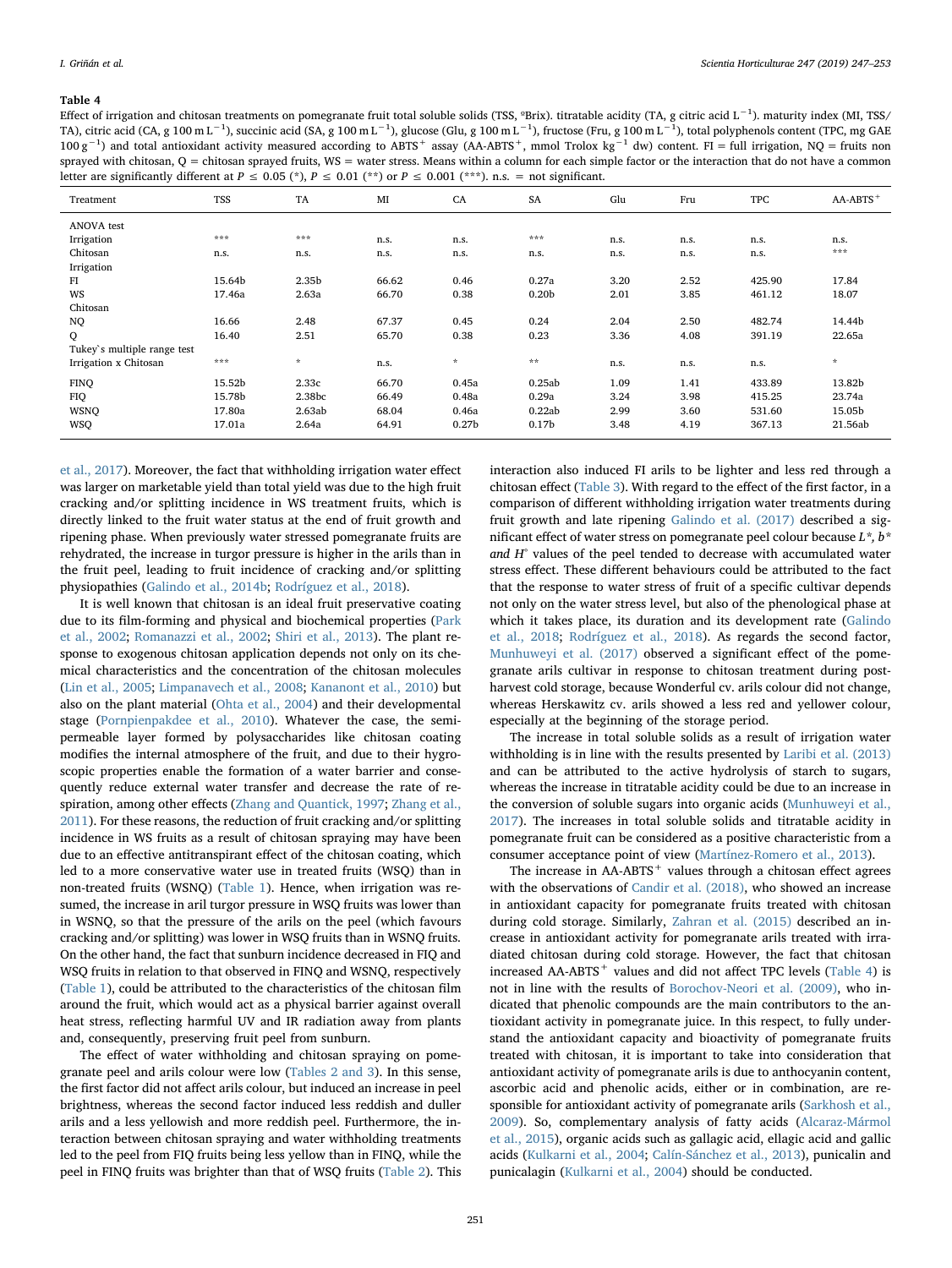#### 5. Conclusions

Overall, the above-mentioned observations suggest that preharvest pomegranate fruit spraying with chitosan had little effect on peel and aril colour and the chemical characteristics of the arils. Some of these effects were negative such as the reduction in fruit weight and the less reddish and duller appearance of the arils. However, these negative aspects could be regarded as being compensated by other very important positive effects, such as the increase in the antioxidant activity and the significant reduction in fruit peel physiopathies, which would considerably improve the returns of pomegranate growers. In addition, it is important to consider that chitosan spraying constitutes a suitable and reliable cultural practice because chitosan is considered a food additive by the USFDA (United States Food and Drug Administration) and it has passed all the toxicological tests to which it has been submitted [\(Hirano et al., 1990](#page-5-42)).

#### Acknowledgements

We are grateful to the Ministerio de Economía y Competitividad (MINECO) for funding this research through the project AGL2016- 75794-C4-1-R. IG is a predoctoral student at the Miguel Hernández University. AG acknowledge the financial support received from the Ramón Areces Foundation and VI PPIT-US. JC-G is beneficiary of a Juan de la Cierva post-doctoral fellowship. This work is the result of the internships of DM (20127/IV/17) funded by the Seneca Foundation-Agency for Science and Technology in the Region of Murcia under the Jiménez de la Espada Program for Mobility, Cooperation and Internationalization.

#### References

- <span id="page-5-7"></span>[Adhami, V.M., Mukhtar, H., 2006. Polyphenols from green tea and pomegranate for](http://refhub.elsevier.com/S0304-4238(18)30889-6/sbref0005) [prevention of prostate cancer. Free Radic. Res. 40, 1095](http://refhub.elsevier.com/S0304-4238(18)30889-6/sbref0005)–1104.
- <span id="page-5-39"></span>[Alcaraz-Mármol, F., Nuncio-Jáuregui, N., Calín-Sánchez, A., Carbonell-Barrachina, A.A.,](http://refhub.elsevier.com/S0304-4238(18)30889-6/sbref0010) [Martínez, J.J., Hernández, F., 2015. Determination of fatty acid composition in arils](http://refhub.elsevier.com/S0304-4238(18)30889-6/sbref0010) [of 20 pomegranates cultivars grown in Spain. Sci. Hortic. 197, 712](http://refhub.elsevier.com/S0304-4238(18)30889-6/sbref0010)–718.
- <span id="page-5-19"></span>[Allen, R.G., Pereira, L.S., Raes, D., Smith, M., 1998. Crop Evapotranspiration. Guidelines](http://refhub.elsevier.com/S0304-4238(18)30889-6/sbref0015) [for Computing Crop Water Requirements. FAO Irrigation and Drainage Paper 56.](http://refhub.elsevier.com/S0304-4238(18)30889-6/sbref0015) [FAO, Roma](http://refhub.elsevier.com/S0304-4238(18)30889-6/sbref0015).
- <span id="page-5-2"></span>[Aseri, G.K., Jain, N., Panwar, J., Rao, A.V., Meghwal, P.R., 2008. Biofertilizers improve](http://refhub.elsevier.com/S0304-4238(18)30889-6/sbref0020) [plant growth fruit yield, nutrition, metabolism and rhizosphere enzyme activities of](http://refhub.elsevier.com/S0304-4238(18)30889-6/sbref0020) pomegranate (Punica granatum [L.\) in Indian Thar Desert. Sci. Hortic. 117, 130](http://refhub.elsevier.com/S0304-4238(18)30889-6/sbref0020)–135.
- <span id="page-5-3"></span>[Aviram, M., Coleman, R., Dreher, M., Reddy, M.K., Ferreira, D., Rosenblat, M., 2008.](http://refhub.elsevier.com/S0304-4238(18)30889-6/sbref0025) [Pomegranate phenolics from the peels, arils, and](http://refhub.elsevier.com/S0304-4238(18)30889-6/sbref0025) flowers are antiatherogenic: studies [in vivo in atherosclerotic apolipoprotein E-de](http://refhub.elsevier.com/S0304-4238(18)30889-6/sbref0025)ficient (E 0) mice and in vitro in cul[tured macrophages and lipoproteins. J. Agric. Food Chem. 56, 1148](http://refhub.elsevier.com/S0304-4238(18)30889-6/sbref0025)–1157.
- <span id="page-5-15"></span>[Badawy, M.E.I., Rabea, E.I., 2012. Characterization and antimicrobial activity of water](http://refhub.elsevier.com/S0304-4238(18)30889-6/sbref0030)[soluble N-\(4-carboxybutyroyl\) chitosans against some plant pathogenic bacteria and](http://refhub.elsevier.com/S0304-4238(18)30889-6/sbref0030) [fungi. Carbohydr. Polym. 87, 250](http://refhub.elsevier.com/S0304-4238(18)30889-6/sbref0030)–256.
- <span id="page-5-18"></span>[Bittelli, M., Flury, M., Campbell, G.S., Nichols, E.J., 2001. Reduction of transpiration](http://refhub.elsevier.com/S0304-4238(18)30889-6/sbref0035) [through foliar application of chitosan. Agric. For. Meteorol. 107, 167](http://refhub.elsevier.com/S0304-4238(18)30889-6/sbref0035)–175.
- <span id="page-5-0"></span>[Blumenfeld, A., Shaya, F., Hillel, R., 2000. Cultivation of pomegranate. Options](http://refhub.elsevier.com/S0304-4238(18)30889-6/sbref0040) [Méditerranées 42, 143](http://refhub.elsevier.com/S0304-4238(18)30889-6/sbref0040)–147.
- <span id="page-5-38"></span>[Borochov-Neori, H., Judeinstein, S., Tripler, E., Harari, M., Greenberg, A., Shomer, I.,](http://refhub.elsevier.com/S0304-4238(18)30889-6/sbref0045) [Holland, D., 2009. Seasonal and cultivar variations in antioxidant and sensory quality](http://refhub.elsevier.com/S0304-4238(18)30889-6/sbref0045) of pomegranate (Punica granatum [L.\) fruit. J. Food Anal. 22, 189](http://refhub.elsevier.com/S0304-4238(18)30889-6/sbref0045)–195.
- <span id="page-5-41"></span>[Calín-Sánchez, A., Figiel, A., Hernández, F., Melgarejo, P., Lech, K., Carbonell-Barrachina,](http://refhub.elsevier.com/S0304-4238(18)30889-6/sbref0050) [A.A., 2013. Chemical composition, antioxidant capacity, and sensory quality of po](http://refhub.elsevier.com/S0304-4238(18)30889-6/sbref0050)megranate (Punica granatum L.) arils and rind as aff[ected by drying method. Food](http://refhub.elsevier.com/S0304-4238(18)30889-6/sbref0050) [Bioprocess Technol. 6, 1644](http://refhub.elsevier.com/S0304-4238(18)30889-6/sbref0050)–1654.
- <span id="page-5-37"></span>[Candir, E., Ozdemir, A.E., Aksoy, M.C., 2018. E](http://refhub.elsevier.com/S0304-4238(18)30889-6/sbref0055)ffects of chitosan coating and modified [atmosphere packaging on postharvest quality and bioactive compounds of pome](http://refhub.elsevier.com/S0304-4238(18)30889-6/sbref0055)granate fruit cv. 'Hicaznar'[. Sci. Hortic. 235, 235](http://refhub.elsevier.com/S0304-4238(18)30889-6/sbref0055)–243.
- <span id="page-5-16"></span>Chibu, H., Shibayama, H., 2001. Eff[ects of chitosan application on the growth of several](http://refhub.elsevier.com/S0304-4238(18)30889-6/sbref0060) crops. Kodansha Scientifi[c LTD \(Ed.\) Chitin and Chitosan-chitin and Chitosan in Life](http://refhub.elsevier.com/S0304-4238(18)30889-6/sbref0060) [Science 235](http://refhub.elsevier.com/S0304-4238(18)30889-6/sbref0060)–237 Tokyo.
- <span id="page-5-13"></span>[Falcón-Rodríguez, A.B., Wegria, G., Cabrera, J.C., 2012. Exploiting plant innate immunity](http://refhub.elsevier.com/S0304-4238(18)30889-6/sbref0065) [to protect crops against biotic stress: chitosaccharides as natural and suitable can](http://refhub.elsevier.com/S0304-4238(18)30889-6/sbref0065)[didates for this purpose. In: Bandani, A.R. \(Ed.\), New Perspectives in Plant Protection.](http://refhub.elsevier.com/S0304-4238(18)30889-6/sbref0065) [INTECH, Croatia, pp. 139](http://refhub.elsevier.com/S0304-4238(18)30889-6/sbref0065)–166.
- <span id="page-5-23"></span>[Galindo, A., Rodríguez, P., Mellisho, C.D., Torrecillas, E., Moriana, A., Cruz, Z.N.,](http://refhub.elsevier.com/S0304-4238(18)30889-6/sbref0070) [Conejero, W., Moreno, F., Torrecillas, A., 2013. Assessment of discretely measured](http://refhub.elsevier.com/S0304-4238(18)30889-6/sbref0070) [indicators and maximum dailytrunk shrinkage for detecting water stress in pome](http://refhub.elsevier.com/S0304-4238(18)30889-6/sbref0070)granate [trees. Agric. For. Meteorol. 180, 58](http://refhub.elsevier.com/S0304-4238(18)30889-6/sbref0070)–65.

<span id="page-5-24"></span>[Galindo, A., Calín-Sánchez, A., Collado-González, J., Ondoño, S., Hernández, F.,](http://refhub.elsevier.com/S0304-4238(18)30889-6/sbref0075)

[Torrecillas, A., Carbonell-Barrachina, A.A., 2014a. Phytochemical and quality attri](http://refhub.elsevier.com/S0304-4238(18)30889-6/sbref0075)[butes of pomegranate fruits for juice consumption as a](http://refhub.elsevier.com/S0304-4238(18)30889-6/sbref0075)ffected by ripening stage and defi[cit irrigation. J. Sci. Food Agric. 94, 2259](http://refhub.elsevier.com/S0304-4238(18)30889-6/sbref0075)–2265.

- <span id="page-5-9"></span>[Galindo, A., Rodríguez, P., Collado-González, J., Cruz, Z.N., Torrecillas, E., Ondoño, S.,](http://refhub.elsevier.com/S0304-4238(18)30889-6/sbref0080) [Corell, M., Moriana, A., Torrecillas, A., 2014b. Rainfall intensi](http://refhub.elsevier.com/S0304-4238(18)30889-6/sbref0080)fies fruit peel cracking [in water stressed pomegranate trees. Agric. For. Meteorol. 194, 29](http://refhub.elsevier.com/S0304-4238(18)30889-6/sbref0080)–35.
- <span id="page-5-20"></span>[Galindo, A., Noguera-Artiaga, L., Cruz, Z.N., Burló, F., Hernández, F., Torrecillas, A.,](http://refhub.elsevier.com/S0304-4238(18)30889-6/sbref0085) [Carbonell-Barrachina, A., 2015. Sensory and physico-chemical quality attributes of](http://refhub.elsevier.com/S0304-4238(18)30889-6/sbref0085) jujube fruits as aff[ected by crop load. LWT 63, 899](http://refhub.elsevier.com/S0304-4238(18)30889-6/sbref0085)–905.
- <span id="page-5-27"></span>[Galindo, A., Calín-Sánchez, A., Griñán, I., Rodríguez, P., Cruz, Z.N., Girón, I.F., Corell, M.,](http://refhub.elsevier.com/S0304-4238(18)30889-6/sbref0090) [Martínez-Font, R., Moriana, A., Carbonell-Barrachina, A.A., Torrecillas, A.,](http://refhub.elsevier.com/S0304-4238(18)30889-6/sbref0090) [Hernández, F., 2017. Water stress at the end of the pomegranate fruit ripening stage](http://refhub.elsevier.com/S0304-4238(18)30889-6/sbref0090) [produces earlier harvest and improves fruit quality. Sci. Hortic. 226, 68](http://refhub.elsevier.com/S0304-4238(18)30889-6/sbref0090)–74.
- <span id="page-5-34"></span>[Galindo, A., Collado-González, J., Griñán, I., Corell, M., Centeno, A., Martín-Palomo,](http://refhub.elsevier.com/S0304-4238(18)30889-6/sbref0095) [M.J., Girón, I.F., Rodríguez, P., Cruz, Z.N., Memmi, H., Carbonell-Barrachina, A.A.,](http://refhub.elsevier.com/S0304-4238(18)30889-6/sbref0095) [Hernández, F., Torrecillas, A., Moriana, A., López-Pérez, D., 2018. De](http://refhub.elsevier.com/S0304-4238(18)30889-6/sbref0095)ficit irrigation [and emerging fruit crops as a strategy to save water in Mediterranean semiarid](http://refhub.elsevier.com/S0304-4238(18)30889-6/sbref0095) [agrosystems. Agric. Water Manag. 202, 311](http://refhub.elsevier.com/S0304-4238(18)30889-6/sbref0095)–324.
- <span id="page-5-4"></span>[Gil, M.I., Tomas-Barberán, F.A., Hess-Pierce, B., Holcroft, D.M., Kader, A.A., 2000.](http://refhub.elsevier.com/S0304-4238(18)30889-6/sbref0100) [Antioxidant activity of pomegranate juice and its relationship with phenolic com](http://refhub.elsevier.com/S0304-4238(18)30889-6/sbref0100)[position and processing. J. Agric. Food Chem. 48, 4581](http://refhub.elsevier.com/S0304-4238(18)30889-6/sbref0100)–4589.
- <span id="page-5-42"></span>[Hirano, S., Itakura, C., Seino, H., Akiyama, Y., Nonata, I., Kanbara, N., Kawakami, T.,](http://refhub.elsevier.com/S0304-4238(18)30889-6/sbref0105) [1990. Chitosan as an ingredient for domestic animal feeds. J. Agric. Food Chem. 38,](http://refhub.elsevier.com/S0304-4238(18)30889-6/sbref0105) 1214–[1217](http://refhub.elsevier.com/S0304-4238(18)30889-6/sbref0105).
- <span id="page-5-31"></span>[Kananont, N., Pichyangkura, R., Chanprame, S., Chadchawan, S., Limpanavech, P., 2010.](http://refhub.elsevier.com/S0304-4238(18)30889-6/sbref0110) Chitosan specificity for the in vitro [seed germination of two](http://refhub.elsevier.com/S0304-4238(18)30889-6/sbref0110) Dendrobium orchids [\(Asparagales: Orchidaceae\). Sci. Hortic. 124, 239](http://refhub.elsevier.com/S0304-4238(18)30889-6/sbref0110)–247.
- <span id="page-5-17"></span>[Katiyar, D., Hemantaranjan, A., Singh, B., Bhanu, A.N., 2014. A future perspective in crop](http://refhub.elsevier.com/S0304-4238(18)30889-6/sbref0115) [protection: chitosan and its oligosaccharides. Adv. Plants Agric. Res. 1, 00006](http://refhub.elsevier.com/S0304-4238(18)30889-6/sbref0115).
- <span id="page-5-40"></span>[Kulkarni, A.P., Aradhya, S.M., Divakar, S., 2004. Isolation and identi](http://refhub.elsevier.com/S0304-4238(18)30889-6/sbref0120)fication of a radical [scavenging antioxidant punicalagin from pith and carpellary membrane of pome](http://refhub.elsevier.com/S0304-4238(18)30889-6/sbref0120)[granate fruit. Food Chem. 87, 551](http://refhub.elsevier.com/S0304-4238(18)30889-6/sbref0120)–557.
- <span id="page-5-26"></span>[Laribi, A.I., Palou, L., Intrigliolo, D.S., Nortes, P.A., Rojas-Argudo, C., Taberner, V.,](http://refhub.elsevier.com/S0304-4238(18)30889-6/sbref0125) [Bartual, J., Pérez-Gago, M.B., 2013. E](http://refhub.elsevier.com/S0304-4238(18)30889-6/sbref0125)ffect of sustained and regulated deficit irriga[tion on fruit quality of pomegranate cv.](http://refhub.elsevier.com/S0304-4238(18)30889-6/sbref0125) 'Mollar de Elche' at harvest and during cold [storage. Agric. Water Manag. 125, 61](http://refhub.elsevier.com/S0304-4238(18)30889-6/sbref0125)–70.
- <span id="page-5-30"></span>[Limpanavech, P., Chaiyasuta, S., Vongpromek, R., Pichyangkura, R., Khunwasi, C.,](http://refhub.elsevier.com/S0304-4238(18)30889-6/sbref0130) [Chadchawan, S., Lotrakul, P., Bunjongrat, R., Chaidee, A., Bangyeekhun, T., 2008.](http://refhub.elsevier.com/S0304-4238(18)30889-6/sbref0130) Chitosan effects on floral [production, gene expression, and anatomical changes in the](http://refhub.elsevier.com/S0304-4238(18)30889-6/sbref0130) Dendrobium [orchid. Sci. Hortic. 116, 65](http://refhub.elsevier.com/S0304-4238(18)30889-6/sbref0130)–72.
- <span id="page-5-29"></span>[Lin, W., Hu, X., Zhang, W., Rogers, W.J., Cai, W., 2005. Hydrogen peroxide mediates](http://refhub.elsevier.com/S0304-4238(18)30889-6/sbref0135) [defence responses induced by chitosans of di](http://refhub.elsevier.com/S0304-4238(18)30889-6/sbref0135)fferent molecular weights in rice. J. Plant [Physiol. 162, 937](http://refhub.elsevier.com/S0304-4238(18)30889-6/sbref0135)–944.
- <span id="page-5-6"></span>[Malik, A., Mukhtar, H., 2006. Prostate cancer prevention through pomegranate fruit. Cell](http://refhub.elsevier.com/S0304-4238(18)30889-6/sbref0140) [Cycle 5, 371](http://refhub.elsevier.com/S0304-4238(18)30889-6/sbref0140)–373.
- <span id="page-5-5"></span>[Malik, A., Afaq, F., Sarfaraz, S., Adhami, V.M., Syed, D.N., Mukhtar, H., 2005.](http://refhub.elsevier.com/S0304-4238(18)30889-6/sbref0145) [Pomegranate fruit juice for chemoprevention and chemotherapy of prostate cancer.](http://refhub.elsevier.com/S0304-4238(18)30889-6/sbref0145) [Proc. Natl. Acad. Sci. U. S. A. 102, 14813](http://refhub.elsevier.com/S0304-4238(18)30889-6/sbref0145)–14818.
- <span id="page-5-36"></span>[Martínez-Romero, D., Castillo, S., Guillén, S., Díaz-Mula, H.M., Zapata, P.J., Valero, D.,](http://refhub.elsevier.com/S0304-4238(18)30889-6/sbref0150) Serrano, M., 2013. Aloe vera [gel coating maintains quality and safety of ready-to-eat](http://refhub.elsevier.com/S0304-4238(18)30889-6/sbref0150) [pomegranate arils. Postharvest Biol. Technol. 86, 107](http://refhub.elsevier.com/S0304-4238(18)30889-6/sbref0150)–112.
- <span id="page-5-8"></span>[Melgarejo, P., Martínez, J.J., Hernández, F., Martínez-Font, R., Barrows, P., Erez, A.,](http://refhub.elsevier.com/S0304-4238(18)30889-6/sbref0155) [2004. Kaolin treatment to reduce pomegranate sunburn. Sci. Hortic. 100, 349](http://refhub.elsevier.com/S0304-4238(18)30889-6/sbref0155)–353.
- <span id="page-5-21"></span>[Melgarejo-Sánchez, P., Martínez, J.J., Legua, P., Martínez, R., Hernández, F., Melgarejo,](http://refhub.elsevier.com/S0304-4238(18)30889-6/sbref0160) [P., 2015. Quality, antioxidant activity and total phenols of six Spanish pomegranates](http://refhub.elsevier.com/S0304-4238(18)30889-6/sbref0160) [clones. Sci. Hortic. 182, 65](http://refhub.elsevier.com/S0304-4238(18)30889-6/sbref0160)–72.
- <span id="page-5-25"></span>[Mellisho, C.D., Egea, I., Galindo, A., Rodríguez, P., Rodríguez, J., Conejero, W.,](http://refhub.elsevier.com/S0304-4238(18)30889-6/sbref0165) [Rodríguez, P., Rodríguez, J., Romojaro, F., Torrecillas, A., 2012. Pomegranate](http://refhub.elsevier.com/S0304-4238(18)30889-6/sbref0165) (Punica granatum L.) fruit response to different defi[cit irrigation conditions. Agric.](http://refhub.elsevier.com/S0304-4238(18)30889-6/sbref0165) [Water Manag. 114, 30](http://refhub.elsevier.com/S0304-4238(18)30889-6/sbref0165)–36.
- <span id="page-5-35"></span>[Munhuweyi, K., Lennox, C.L., Meitz-Hopkins, J.C., Caleb, O.J., Sigged, G.O., Opara, U.L.,](http://refhub.elsevier.com/S0304-4238(18)30889-6/sbref0170) 2017. Investigating the eff[ects of crab shell chitosan on fungal mycelial growth and](http://refhub.elsevier.com/S0304-4238(18)30889-6/sbref0170) [postharvest quality attributes of pomegranate whole fruit and arils. Sci. Hortic. 220,](http://refhub.elsevier.com/S0304-4238(18)30889-6/sbref0170) 78–[89](http://refhub.elsevier.com/S0304-4238(18)30889-6/sbref0170).
- <span id="page-5-10"></span>[Nge, K.L., New, N., Chandrkrachang, S., Stevens, W.F., 2006. Chitosan as a growth sti](http://refhub.elsevier.com/S0304-4238(18)30889-6/sbref0175)[mulator in orchid tissue culture. Plant Sci. 170, 1185](http://refhub.elsevier.com/S0304-4238(18)30889-6/sbref0175)–1190.
- <span id="page-5-32"></span>[Ohta, K., Morishita, S., Suda, K., Kobayashi, N., Hosoki, T., 2004. E](http://refhub.elsevier.com/S0304-4238(18)30889-6/sbref0180)ffect of chitosan soil [mixture treatment in the seedling stage and fIowering of several ornamental plants. J.](http://refhub.elsevier.com/S0304-4238(18)30889-6/sbref0180) [Jpn. Soc. Hortic. Sci. 73, 66](http://refhub.elsevier.com/S0304-4238(18)30889-6/sbref0180)–68.
- <span id="page-5-14"></span>[Palma-Guerrero, J., Jansson, H.B., Salinas, J., Lopez-Llorca, L.V., 2008. E](http://refhub.elsevier.com/S0304-4238(18)30889-6/sbref0185)ffect of chitosan [on hyphal growth and spore germination of plant pathogenic and biocontrol fungi. J.](http://refhub.elsevier.com/S0304-4238(18)30889-6/sbref0185) [Appl. Microbiol. 104, 541](http://refhub.elsevier.com/S0304-4238(18)30889-6/sbref0185)–553.
- <span id="page-5-28"></span>[Park, S.Y., Marsh, K.S., Rhim, J.W., 2002. Characteristics of di](http://refhub.elsevier.com/S0304-4238(18)30889-6/sbref0190)fferent molecular weight chitosan films aff[ected by the type of organic solvents. J. Food Sci. 67, 194](http://refhub.elsevier.com/S0304-4238(18)30889-6/sbref0190)–197.
- <span id="page-5-12"></span>[Pichyangkura, R., Chadchawan, S., 2015. Biostimulant activity of chitosan in horti](http://refhub.elsevier.com/S0304-4238(18)30889-6/sbref0195)
	- [culture. Sci. Hortic. 196, 49](http://refhub.elsevier.com/S0304-4238(18)30889-6/sbref0195)–65.
- <span id="page-5-33"></span>Pornpienpakdee, [P., Singhasurasak, R., Chaiyasap, P., Pichyangkura, R., Bunjongrat, R.,](http://refhub.elsevier.com/S0304-4238(18)30889-6/sbref0200) [Chadchawan, S., Limpanavech, P., 2010. Improving the micropropagation e](http://refhub.elsevier.com/S0304-4238(18)30889-6/sbref0200)fficiency of hybrid Dendrobium [orchids with chitosan. Sci. Hortic. 124, 490](http://refhub.elsevier.com/S0304-4238(18)30889-6/sbref0200)–499.
- <span id="page-5-22"></span>[Re, R., Pellegrini, N., Proteggente, A., Pannala, A., Yang, M., Rice-Evans, C., 1999.](http://refhub.elsevier.com/S0304-4238(18)30889-6/sbref0205) [Antioxidant activity applying an improved ABTS radical cation decolorization assay.](http://refhub.elsevier.com/S0304-4238(18)30889-6/sbref0205) [Free Radic. Biol. Med. 26, 1231](http://refhub.elsevier.com/S0304-4238(18)30889-6/sbref0205)–1237.
- <span id="page-5-11"></span>[Rinaudo, M., 2006. Chitin and chitosan: properties and applications. Prog. Polym. Sci. 31,](http://refhub.elsevier.com/S0304-4238(18)30889-6/sbref0210) 603–[632](http://refhub.elsevier.com/S0304-4238(18)30889-6/sbref0210).
- <span id="page-5-1"></span>[Rodríguez, P., Mellisho, C.D., Conejero, W., Cruz, Z.N., Ortuño, M.F., Galindo, A.,](http://refhub.elsevier.com/S0304-4238(18)30889-6/sbref0215) [Torrecillas, A., 2012. Plant water relations of leaves of pomegranate trees under](http://refhub.elsevier.com/S0304-4238(18)30889-6/sbref0215)